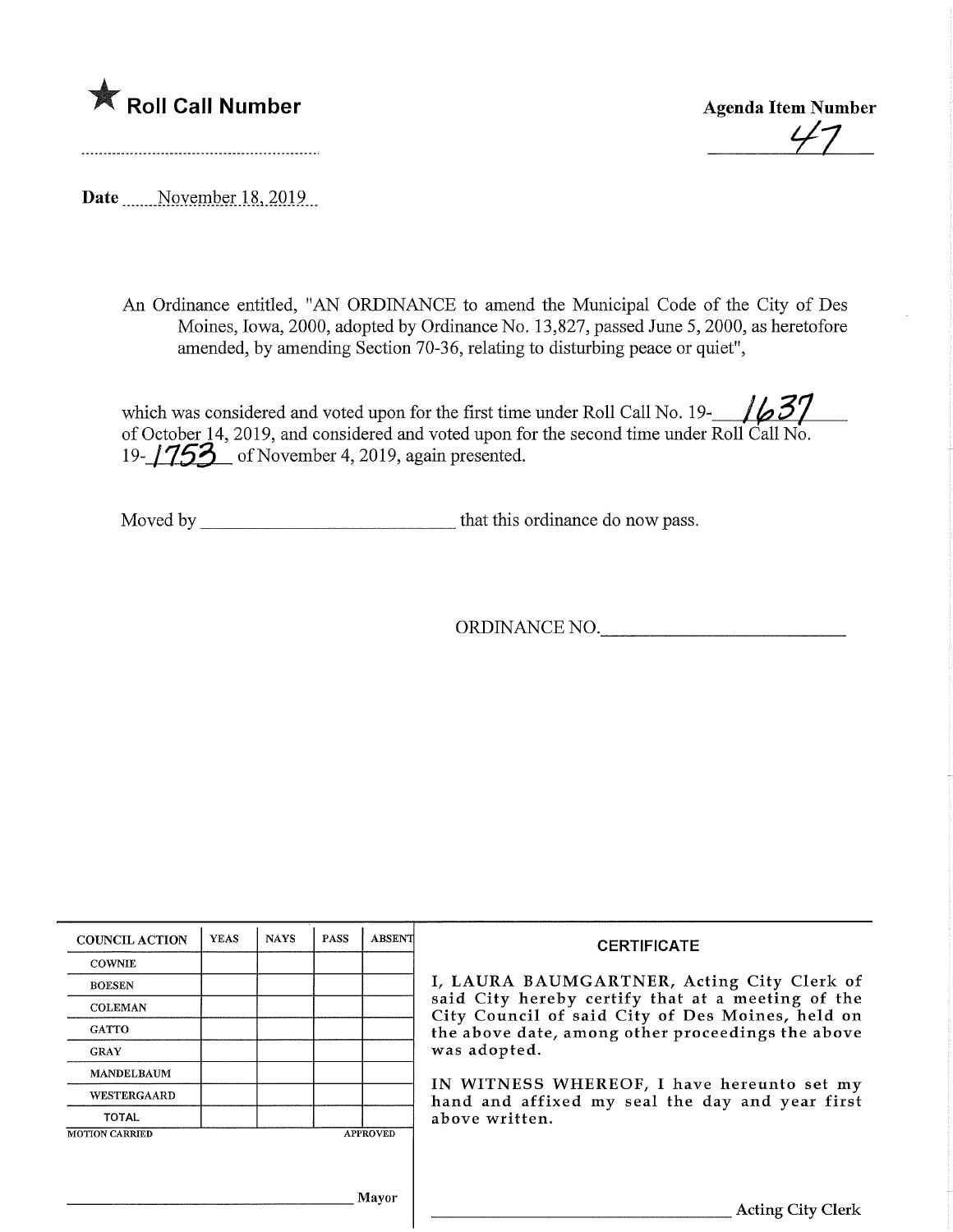

Roll Call Number 19-1753

Date Movember 4, 2019....

An Ordinance entitled, "AN ORDINANCE to amend the Municipal Code of the City of Des Moines, Iowa, 2000, adopted by Ordinance No. 13,827, passed June 5,2000, as heretofore amended, by amending Section 70-36, relating to disturbing peace or quiet",

which was considered and voted upon under Roll Call No. 19- $\mu37$  of October 14, 2019; again presented.

Moved by considered and given second vote for passage. that this ordinance be

(Second of three required readings)

| <b>COUNCIL ACTION</b> | <b>YEAS</b> | <b>NAYS</b> | <b>PASS</b> | <b>ABSENT</b>   | <b>CERTIFICATE</b>                                                                            |
|-----------------------|-------------|-------------|-------------|-----------------|-----------------------------------------------------------------------------------------------|
| <b>COWNIE</b>         |             |             |             |                 |                                                                                               |
| <b>BOESEN</b>         |             |             |             |                 | I, P Kay Cmelik City Clerk of<br>said City hereby certify that at a meeting of the            |
| <b>COLEMAN</b>        | ״           |             |             |                 | City Council of said City of Des Moines, held on                                              |
| <b>GATTO</b>          | سما         |             |             |                 | the above date, among other proceedings the above                                             |
| <b>GRAY</b>           | "           |             |             |                 | was adopted.                                                                                  |
| <b>MANDELBAUM</b>     |             |             |             |                 |                                                                                               |
| WESTERGAARD           |             |             |             |                 | IN WITNESS WHEREOF, I have hereunto set my<br>hand and affixed my seal the day and year first |
| <b>TOTAL</b>          |             |             |             |                 | above written.                                                                                |
| <b>MOTION CARRIED</b> |             |             |             | <b>APPROVED</b> | City Clerk                                                                                    |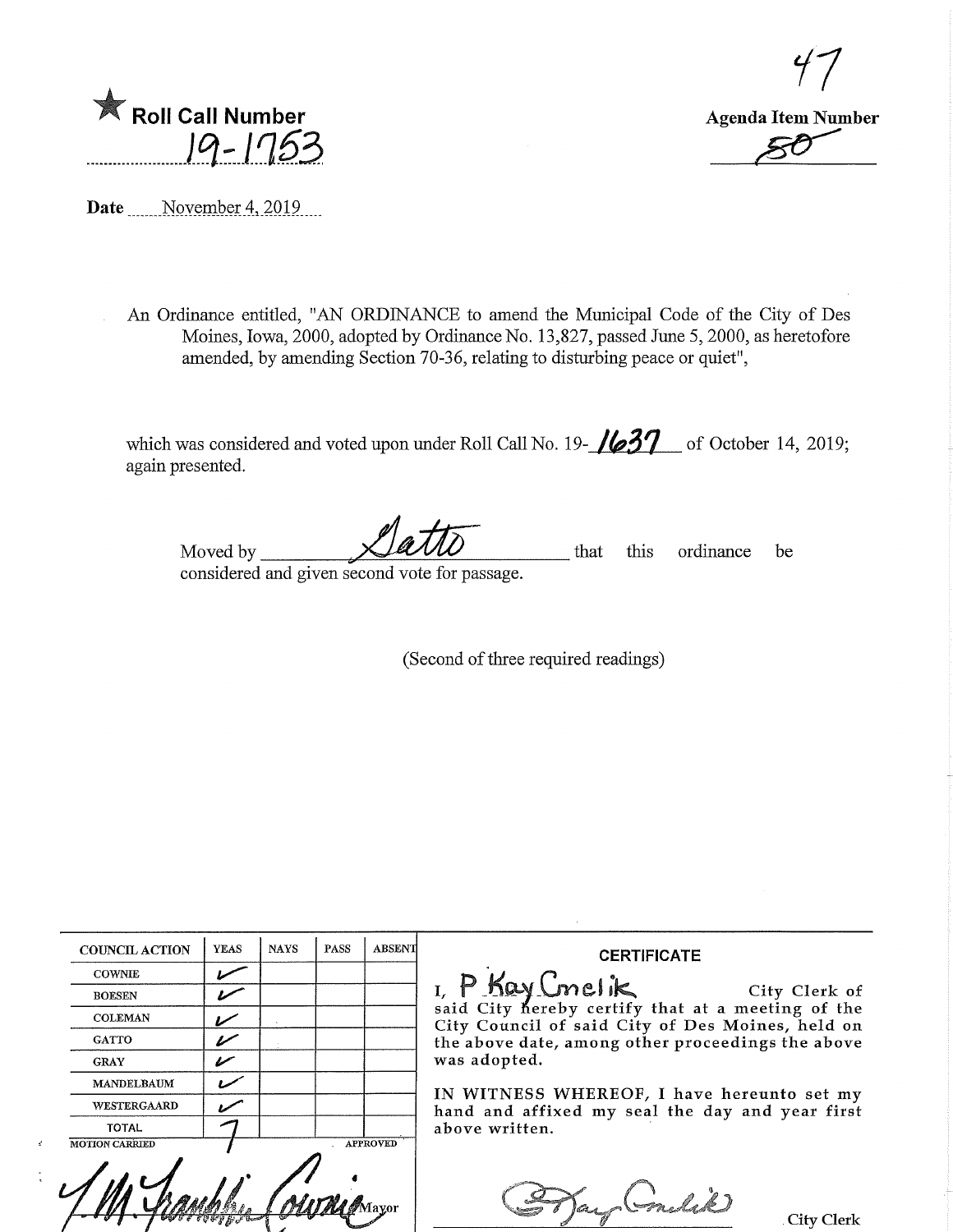ORDINANCE NO.  $47.50$ 

AN ORDINANCE to amend the Municipal Code of the City of Des Moines, Iowa, 2000, adopted by Ordinance No. 13,827, passed June 5, 2000, as heretofore amended, by amending Section 70-36, relating to disturbing peace or quiet.

 $2-1637$ 

Be It Ordained by the City Council of the City of Des Moines, Iowa:

Section 1. That the Municipal Code of the City of Des Moines, Iowa, 2000, adopted by

Ordinance No. 13,827, passed June 5, 2000, as heretofore amended, is hereby amended by

amending Section 70-36 relating to disturbing peace or quiet, as follows:

## Sec. 70-36. Disturbing peace or quiet.

- (a) No person shall act with a purpose, or with willful or wanton disregard, to disturb or aid in disturbing the peace, quiet or good order of or disrupt or aid in disrupting any person or assembly, place or meeting, public or private, by doing any of the following:
	- $d$ )  $-a$ An act of violence or by any act likely to produce violence or by engaging in. fighting, threatening or tumultuous behavior except that participants in athletic contests may engage in such conduct which is reasonably related to that sport,
	- er-bBy making any unreasonably loud noise to cause public inconvenience,  $(2)$ annoyance or alarm, or recklessly creating a risk of public inconvenience, amioyance or alarm,
	- er-bBy addressing abusive language, er-threats, or gestures to any person present  $(3)$ which the person knows or reasonably should know is likely to provoke a violent reaction by another, creates a clear and present danger of violence.
	- (4) Without lawful authority or color of authority, otherwise engage in conduct intended to disrupt a lawful assembly or meeting of persons.
- (b) Nothing contained in subsection (a) of this section shall be held to prohibit peaceful picketing, public speaking, the ordinary conduct of a legitimate business, or other lawful expressions of opinion not in contravention of other laws.

State law reference(s)—Similar provisions, I.C. § 723.4.

Section 2. This ordinance shall be in full force and effect from and after its passage and

publication as provided by law.

FORM APPROVED:

V

Douglas P. Philiph Assistant City Attorney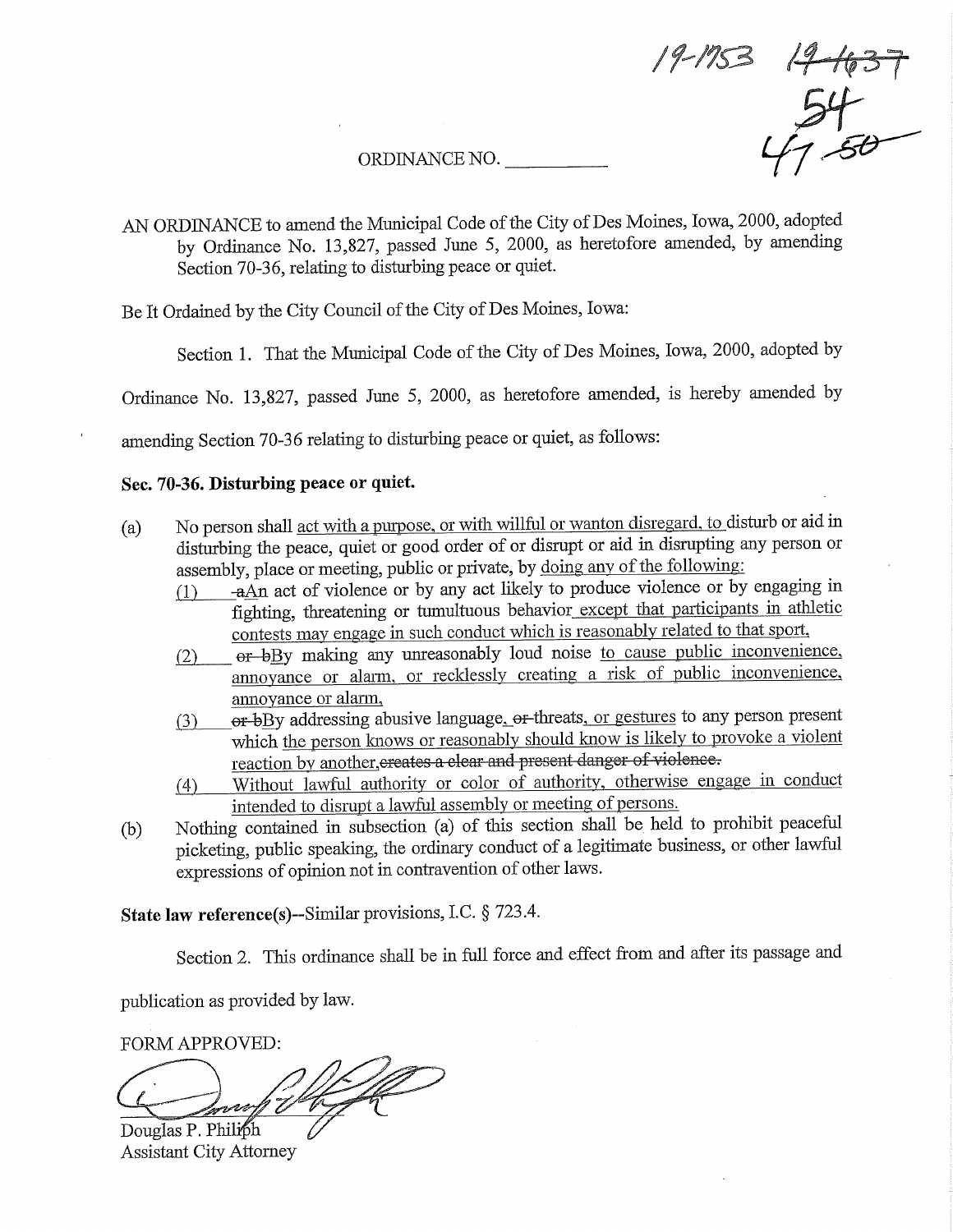19-1753

|  | <b>Roll Call Number</b> |  |
|--|-------------------------|--|
|  | 19-1637                 |  |

Date .......\_Qctober 14,2019,

Agenda Item Number  $\frac{34}{50}$ 

An Ordinance entitled, "AN ORDINANCE to amend the Municipal Code of the City of Des Moines, Iowa, 2000, adopted by Ordmance No. 13,827, passed June 5,2000, as heretofore amended, by amending Section 70-36, relating to disturbing peace or quiet",

presented.

Moved by\_ considered and given first vote for passage. that this ordinance be

FORM APPROVED:

Douglas P. Philiph Assistant City Attorney (First of three required readings)

|                       | <b>YEAS</b> | <b>NAYS</b> | PASS            | <b>ABSENT</b> |  |  |
|-----------------------|-------------|-------------|-----------------|---------------|--|--|
| <b>COUNCIL ACTION</b> |             |             |                 |               |  |  |
| <b>COWNIE</b>         |             |             |                 |               |  |  |
| <b>BOESEN</b>         |             |             |                 |               |  |  |
| <b>COLEMAN</b>        |             |             |                 |               |  |  |
| <b>GATTO</b>          |             |             |                 |               |  |  |
| <b>GRAY</b>           |             |             |                 |               |  |  |
| <b>MANDELBAUM</b>     |             |             |                 |               |  |  |
| WESTERGAARD           |             |             |                 |               |  |  |
| <b>TOTAL</b>          |             |             |                 |               |  |  |
| <b>MOTION CARRIED</b> |             |             | <b>APPROVED</b> |               |  |  |
|                       |             |             |                 |               |  |  |
| Mavor                 |             |             |                 |               |  |  |

## **CERTIFICATE**

I, LAURA BAUMGARTNER, Acting City Clerk of said City hereby certify that at a meeting of the City Council of said City of Des Moines/ held on the above date, among other proceedings the above was adopted.

IN WITNESS WHEREOF, I have hereunto set my hand and affixed my seal the day and year first above written.

y<br>paura iz